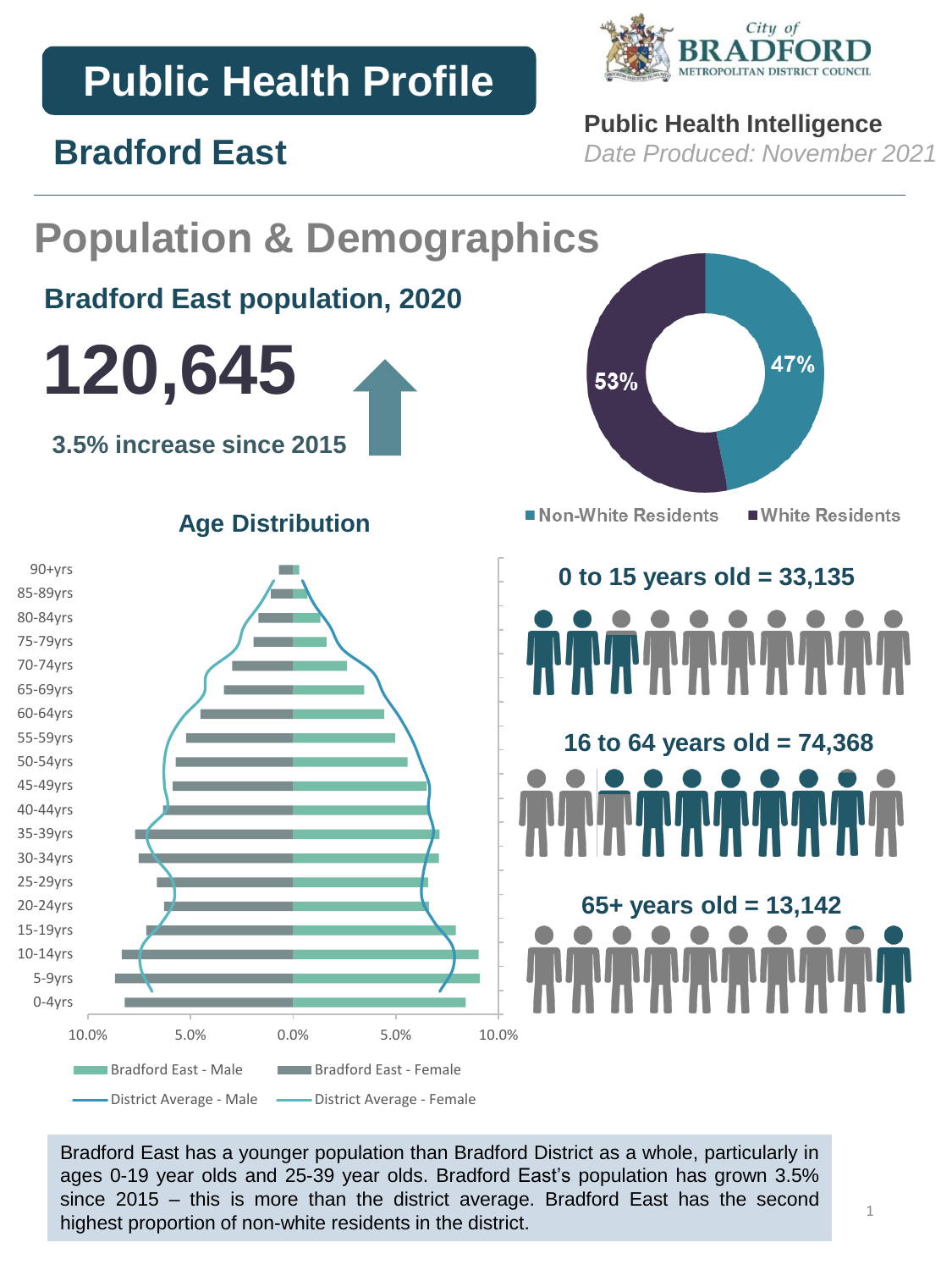# **Life Expectancy at Birth**





In 2018-20 life male expectancy within Bradford East was below the district average. Bowling and Barkerend is the ward with the lowest male life expectancy rates in the Bradford East constituency.



In 2018-20 life female expectancy within Bradford East was below the district average. Bowling and Barkerend is also the ward with the lowest female life expectancy rates in the Bradford East constituency.

2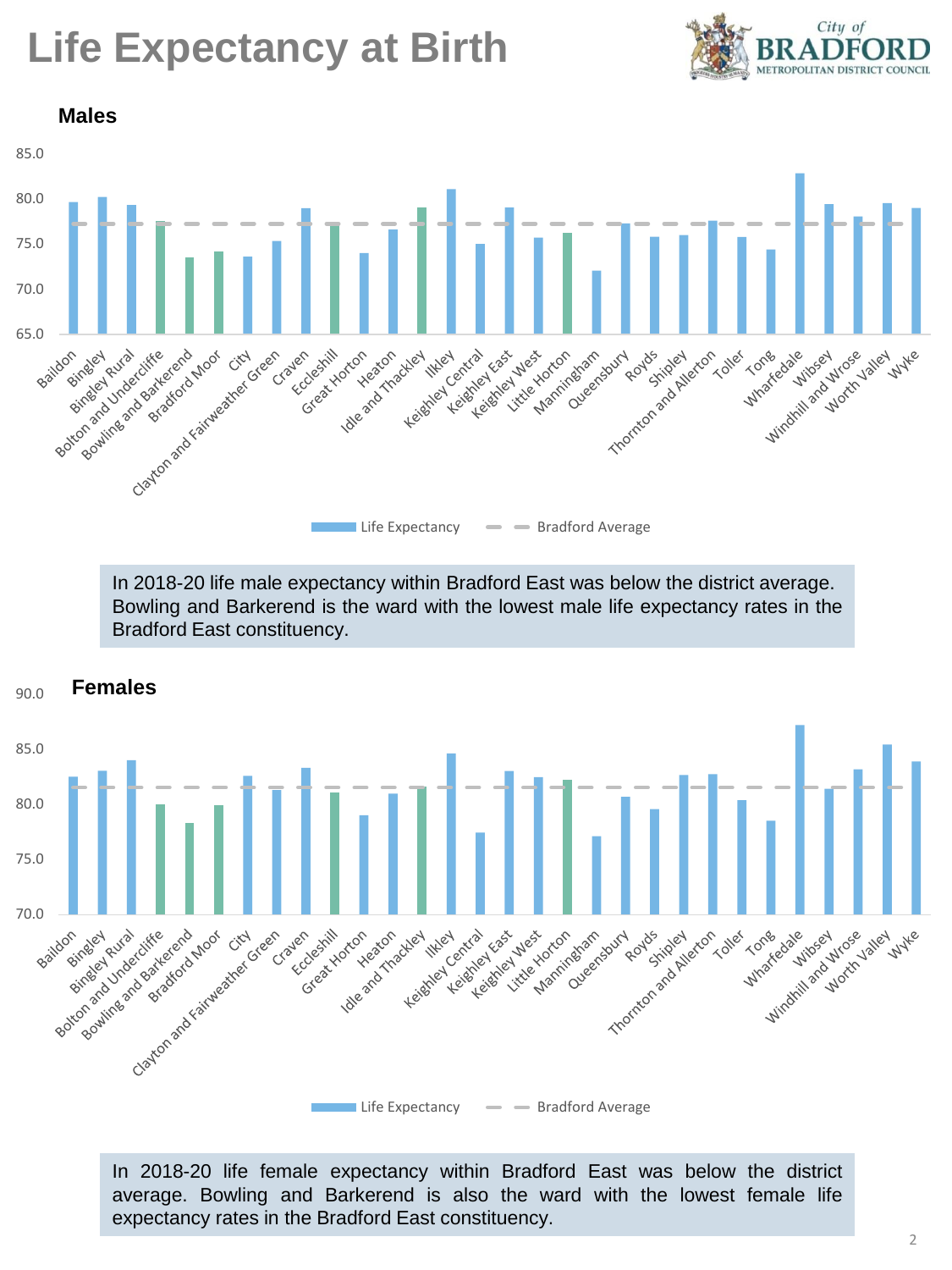

## **Premature Mortality Bradford East**

**Deaths in persons age 0-74 years Three Year Averages: 2018-20**

**Average Number of Deaths (per year)** 



### **Death Rate: per 100,000 population**

|                            |                               | <b>Bradford District</b>    | <b>Bradford East</b><br>133.4<br>137.0<br>52.6<br>463.2 |  |  |
|----------------------------|-------------------------------|-----------------------------|---------------------------------------------------------|--|--|
| <b>Death</b><br>ð<br>Cause | <b>Cancer</b>                 | 135.5                       |                                                         |  |  |
|                            | <b>Cardiovascular Disease</b> | 100.9                       |                                                         |  |  |
|                            | <b>Respiratory Disease</b>    | 41.4                        |                                                         |  |  |
|                            | <b>All Causes</b>             | 408.3                       |                                                         |  |  |
|                            | <b>Significantly better</b>   | Not significantly different | Significantly worse                                     |  |  |

During 2018-20 there were 1,062 premature mortalities in Bradford East- an average of 354 deaths per year. This equates to a rate of 463.2 deaths per 100,000 population. The cause of death for 99 of these mortalities was cancer; 100 were due to CVD and 371 were due to respiratory disease. The premature mortality rate for CVD and respiratory disease were above the district average.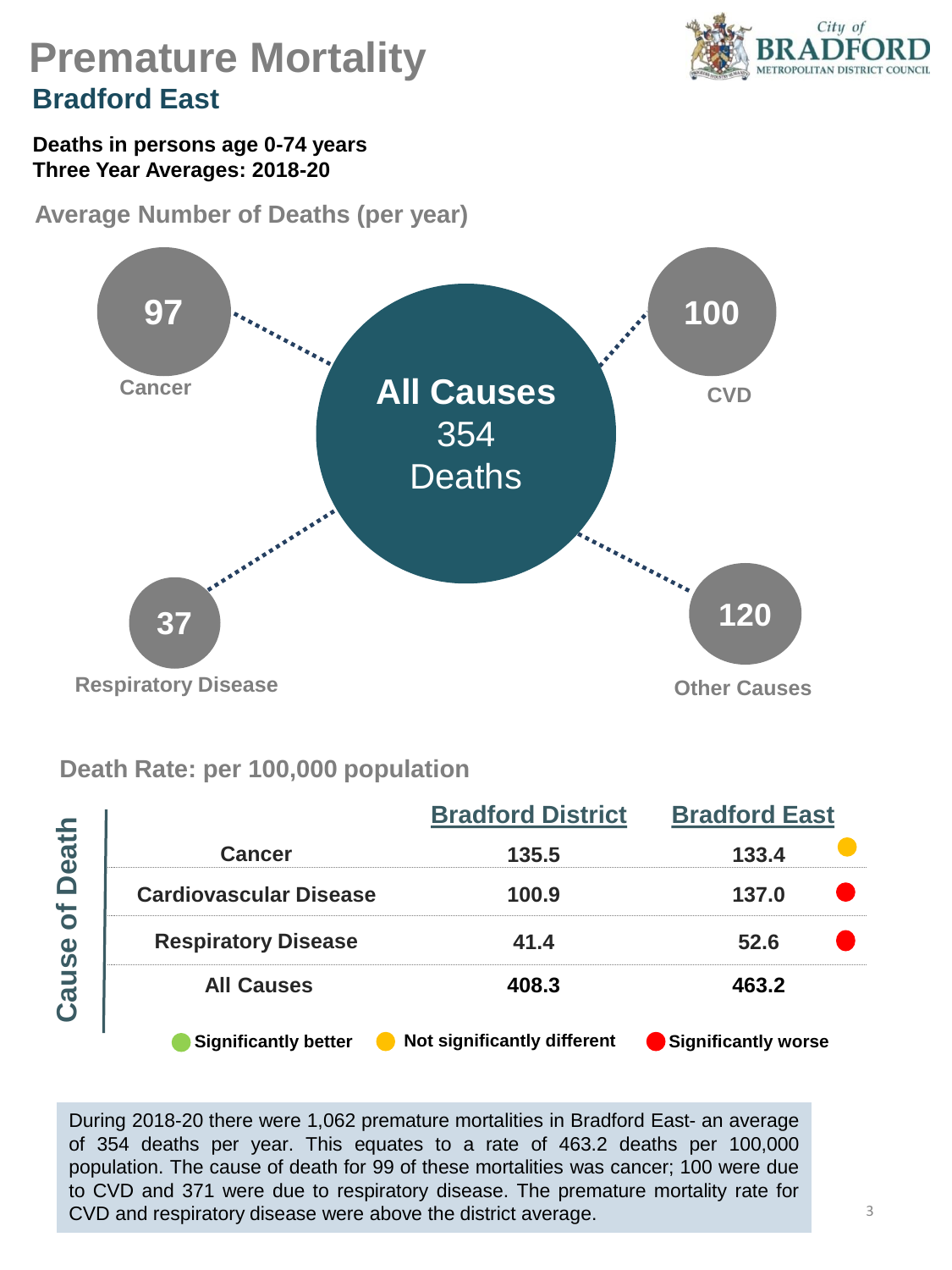

## **Child Excess Weight Bradford East**

#### **Proportion of children classified as overweight or obese 2017/18 to 2019/20**



In Bradford East 23.7% of children in reception are classified as overweight or obese, similar to the district average (22.4%). The ward within Bradford East with the highest proportion of overweight or obese children in reception is Bolton and Undercliffe. Furthermore 41.7% of children in year 6 within Bradford East are also classified as overweight or obese which is above the district average (38.8%). The ward with the highest proportion of year 6 children overweight or obese is Little Horton.